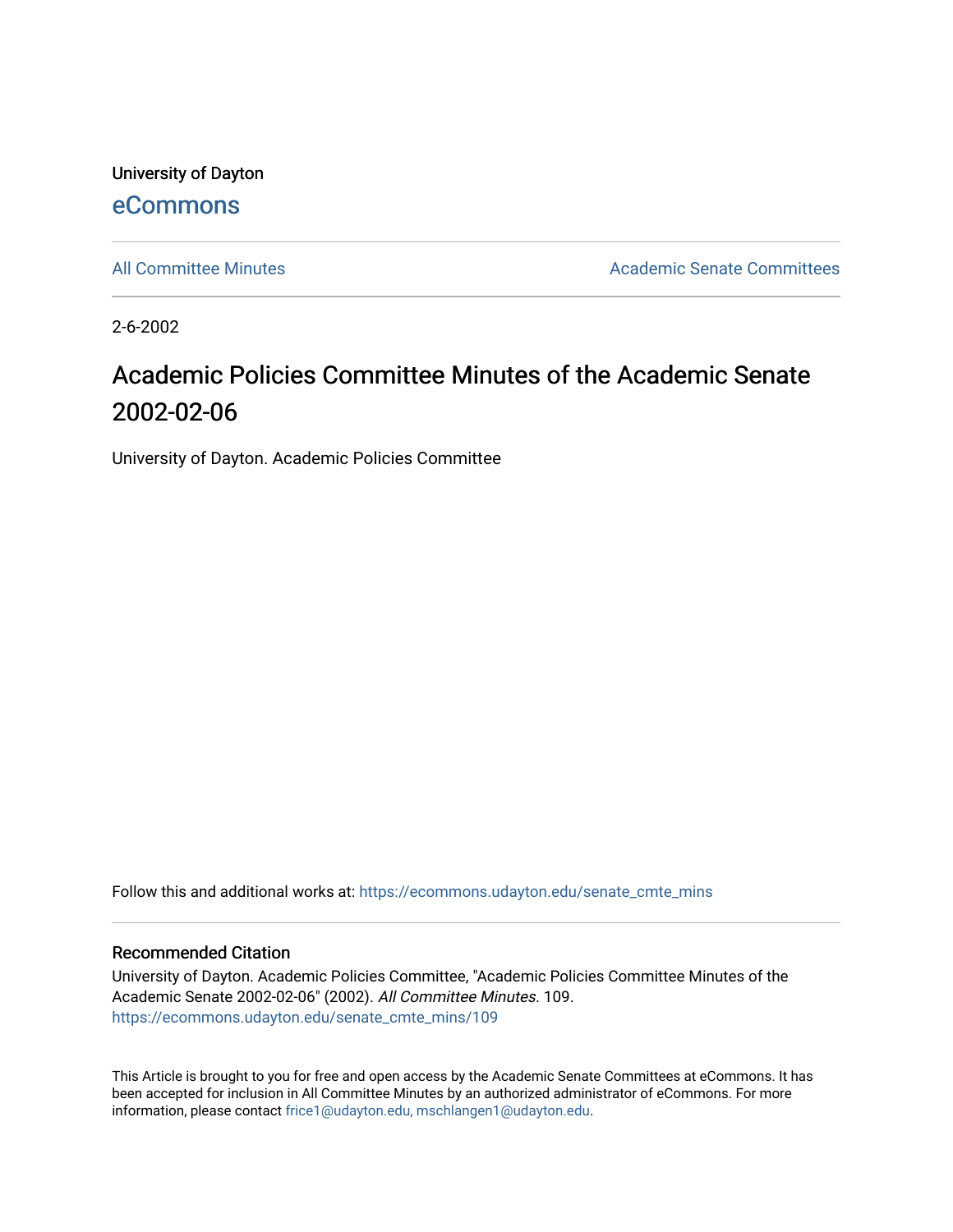## Academic Policies Committee Minutes - February 6, 2002

ACADEMIC POLICIES COMMITTEE **MINUTES** 

Meeting Time: 8:00 a.m. - Feb 6, 2002 Meeting Place: KU 310 Presiding: James Dunne

Senators Present: Biers, Dunne, Hallinan, Hartley, Johnson, Pedrotti, Saliba, Sargent Ex Officio Member Present: Palermo

Handouts: James Dunne provided a document entitled "Proposed APC Plan of Action – General Education Program Feb 6, 2002." This document is a revision of an earlier document with a similar title handed out during the Jan. 30 meeting of the APC.

1. The minutes of the January 30, 2002 meeting of the APC were approved.

2. Discussion of the proposed plan of action regarding the review of general education.

Jim Dunne presented the APC with his revised proposal for action regarding the review of the general education program. The specific recommendations he proposed are detailed in the handout entitled "Proposed APC Plan of Action – General Education Program Feb 6, 2002." His recommendations and discussion related to them are summarized below.

Jim Dunne suggested that the APC should appoint a subcommittee charged with reviewing and possibly reformulating the 1991 General Education Goal statement to bring these statements more in line with vision and goal statements recently published in other University documents and with current practice. It is expected that the reformulation would likely involve primarily editorial rather than substantive revision. Dave Biers was asked to chair this subcommittee and he accepted. A proposed list of subcommittee members was included in the handout. This list included Pat Johnson, Pat Palermo, and representatives from the social sciences, physical sciences, engineering, business, education, and faculty heavily involved in the humanities base. Jim Dunne proposed that the possible goal reformulation be completed this semester. After some discussion it was decided that the subcommittee would strive to meet this goal and if wide consultation could be achieved in time, a possible reformulation of the goal statement could be brought before the full Senate for approval at the April meeting.

Pat Palermo noted that this subcommittee should be charged with reviewing and possibly re-articulating the entire section II. (Rationale and Goals) of the current General Education Policy document, not just the specific goals listed in that section. The APC membership agreed with this clarifying suggestion. Pat Johnson noted that this subcommittee should also be able to make minor editorial revisions to update other sections of the General Education Policy document to reflect current practice. It was agreed that minor revisions of this sort were appropriate for the subcommittee to consider.

Jim Dunne suggested that the APC request that Pat Palermo, Pat Johnson, and Jim Dunne rewrite section V. (Administration) of the 1991 General Education Policy document to reflect the decision made that the responsibility for the administration of General Education should reside with staff from the office of the Dean of Arts and Sciences while policy oversight should remain the responsibility of staff in the office of the Provost. In particular, this group should detail the responsibilities of each office in the governance and administration of general education. Pat Palermo, Pat Johnson, and Jim Dunne agreed to take on this task and to develop a draft revision in consultation with the Provost and the academic Deans. It was agreed that the proposed revision should be completed and brought before the full faculty senate for approval at the April  $19<sup>th</sup>$  meeting of the full academic senate.

3. It was agreed that the next meeting of the APC would be on Wednesday Feb. 20 at 8:00 am and that George